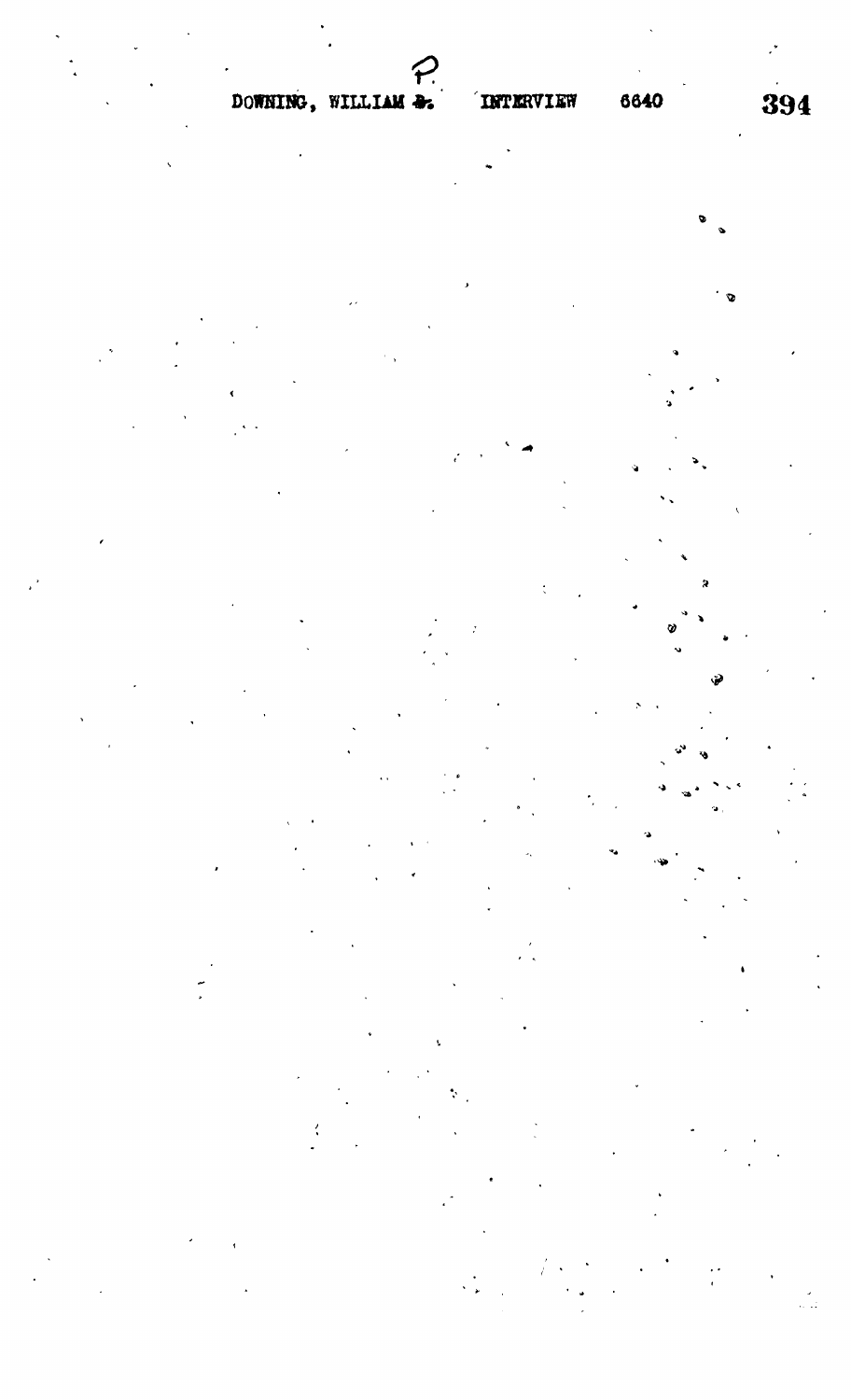#### DOWNING, William P. INTERVIEW.

L

#### 6640

#### Gus Hummingbird, Meld Worker: July 14, 1937.

Interview with William P. Downing. Baron, Oklahoma.

William P. Dewning, a fullblood "herokee, was born about seven miles east of the present tewn of Westville, Oklahoma. He was the son of Hyder Downing and Susan Catherene Foreman, Cherokees who came from Georgia with the emigrants in 1838.

Hyder Downing was fifteen years old at the time of the Removal. He was born about 1823, according to the old records that havepeen kept in the family for a long time. Early Life.

Bill Downing, as Mr. Downing is better known, we spent some of his early life mear the present town of Proctor, Oklahoma. The family moved to this place when Bill was about two years old. Hyder Downing, the father of Eill Downing, laid claim to a tract of land that was located on what is now known as Tyners Creek, about two miles north of the Proctor Post Office.

They lived at this place until Fill was twolve years old then the family moved to the Peavine community. Here Bill has spent most of his life, but he now lives at Baron.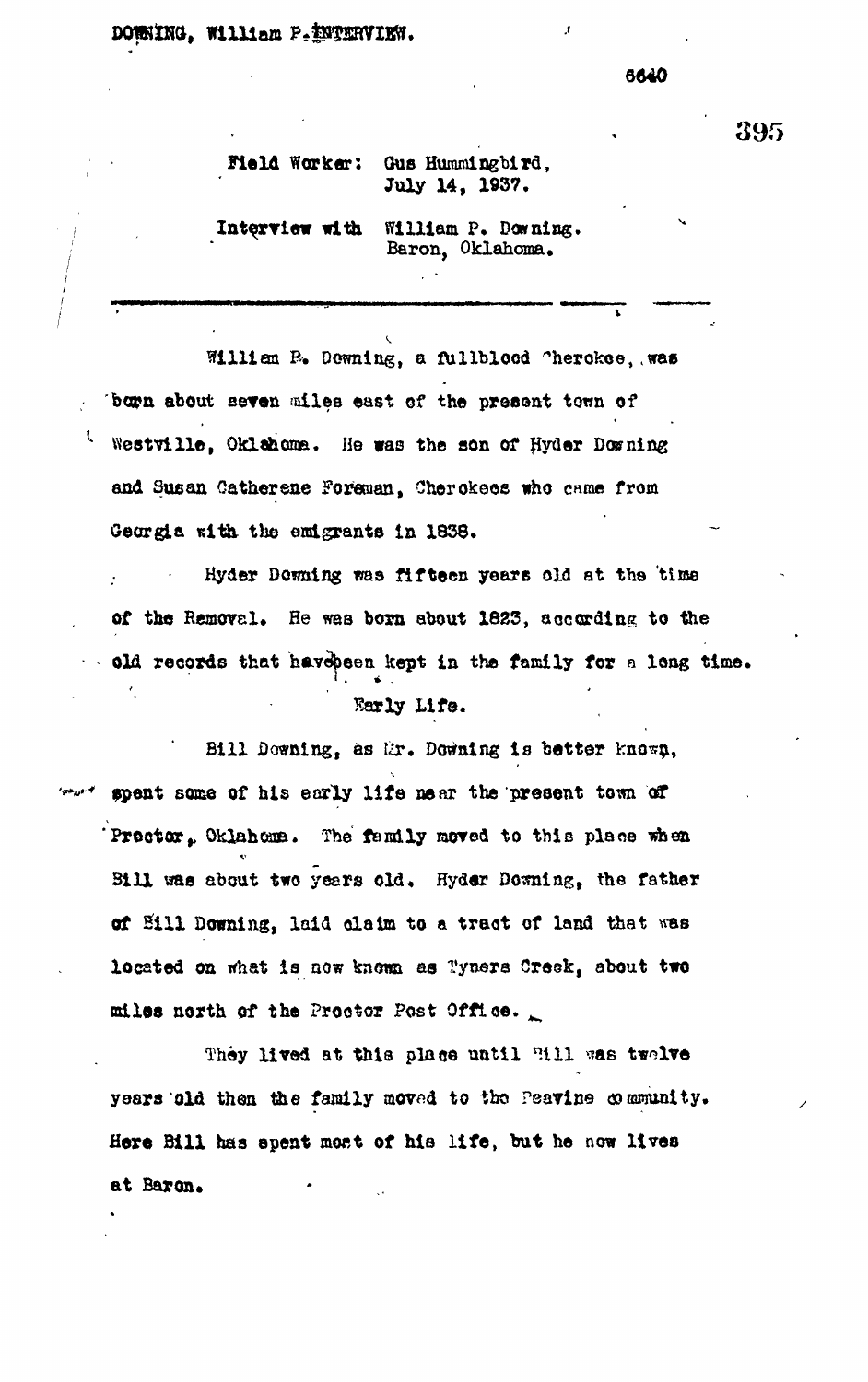DOWNING. WILLIAM P. INTERVIEW.

The Downing family operated about a ten acre farm while they lived at Tyners Creek. When they moved **to Peavlne, they operated about thirty acres. Hyder Downing was a nan who tried to raise his living at** home. He usually raised all of the food that his family **OOttld ttll.**

#### **Education.**

**Wllllaa reeelred a fair education In the common •choola of the Cherokee Nation. The first school he attended was the Tyner school near where the town of** Prector is. The school was of log construction and there were no windows in the building. A few books were to be **found at this school, but there were no school boards ot** that **u me** so all the teachers were appointed by the **Cherokee Board of Education. This board consisted of** three members appointed by the Chief of the Cherokee Nation. The Chief was usually a member himself.

**The old teacher at this place was Dick Wolfe.** Mr. Wolfe became a Senator from the Goingsnake District. **Later he was a member of the legislature when the great railroad fight or the railroad question was up for consid**eration. Bill completed the third grade at the Tyner

**p . 2**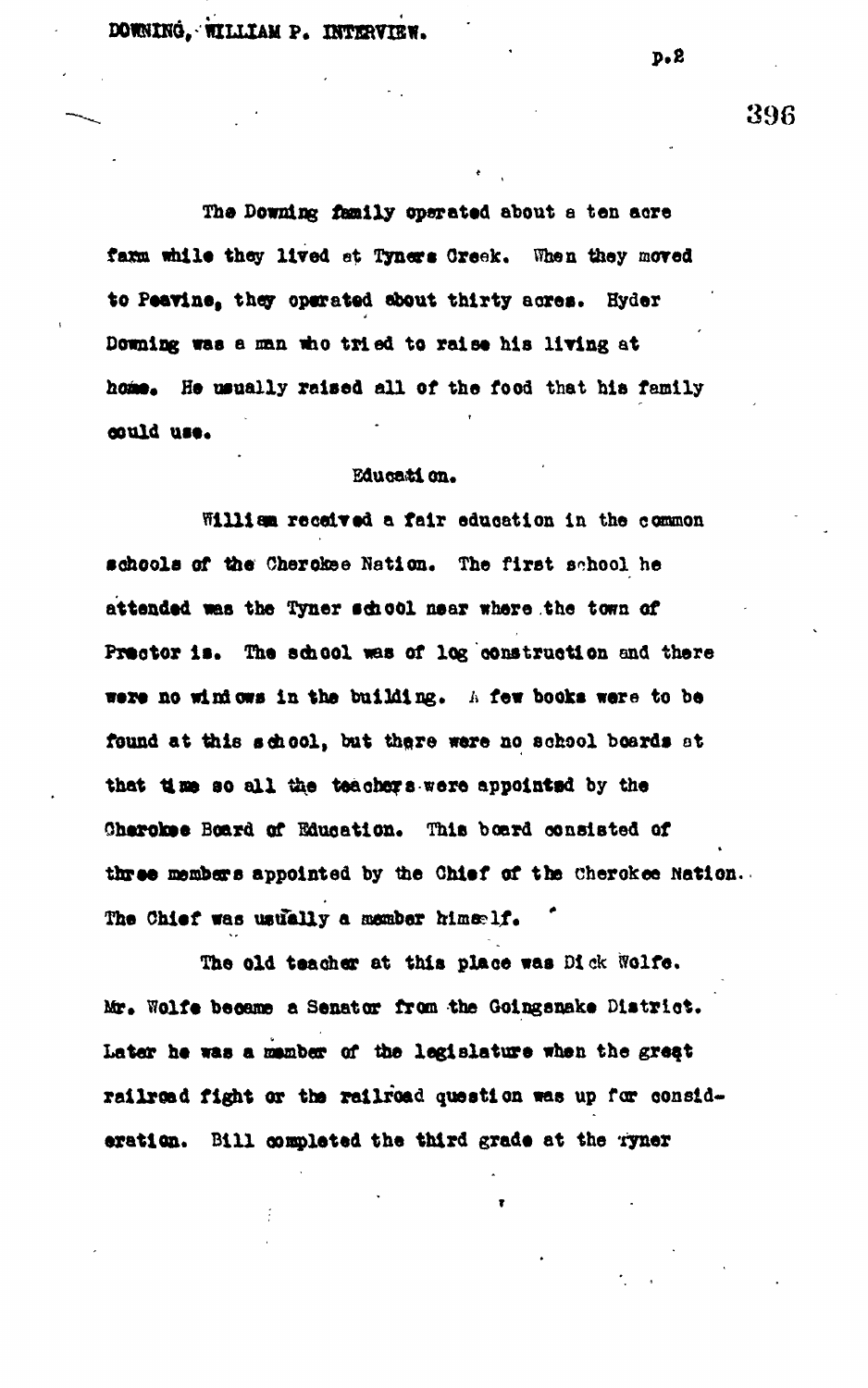$\text{#chool}$  and then the family moved to Peavine.<sup>?</sup> He went to **main his hone with a Mr. Shirley, a permitted white men** who had married a Cherokee woman. This family lived a little west of Proctor. While he was staying with the **Shirley's, the Shirley School was established near the home of Mr. Shirley.**

**Williaa attended this sohool until he finished** the sixth grade. This school had longer terms of school **than did the Tyner school, anl'"there were more books to** be had at this place. Brown Hitchcock from Tahlequah **taught this sohool about three years, and he was the only teacher that Bill vent to at tills plaoe,**

**Williams father case and took him away from the Shir leys when he was about fourteen years old and took** him home. He than attended school at Peavine for three **Serma.** 

The earliest church that Mr. Pow*xing* knows anything about was the church that was sometimes held in the school building at the Tyner school. There was no church in the community in which he lived at Tyners Oreck.

**1**

**p . 3**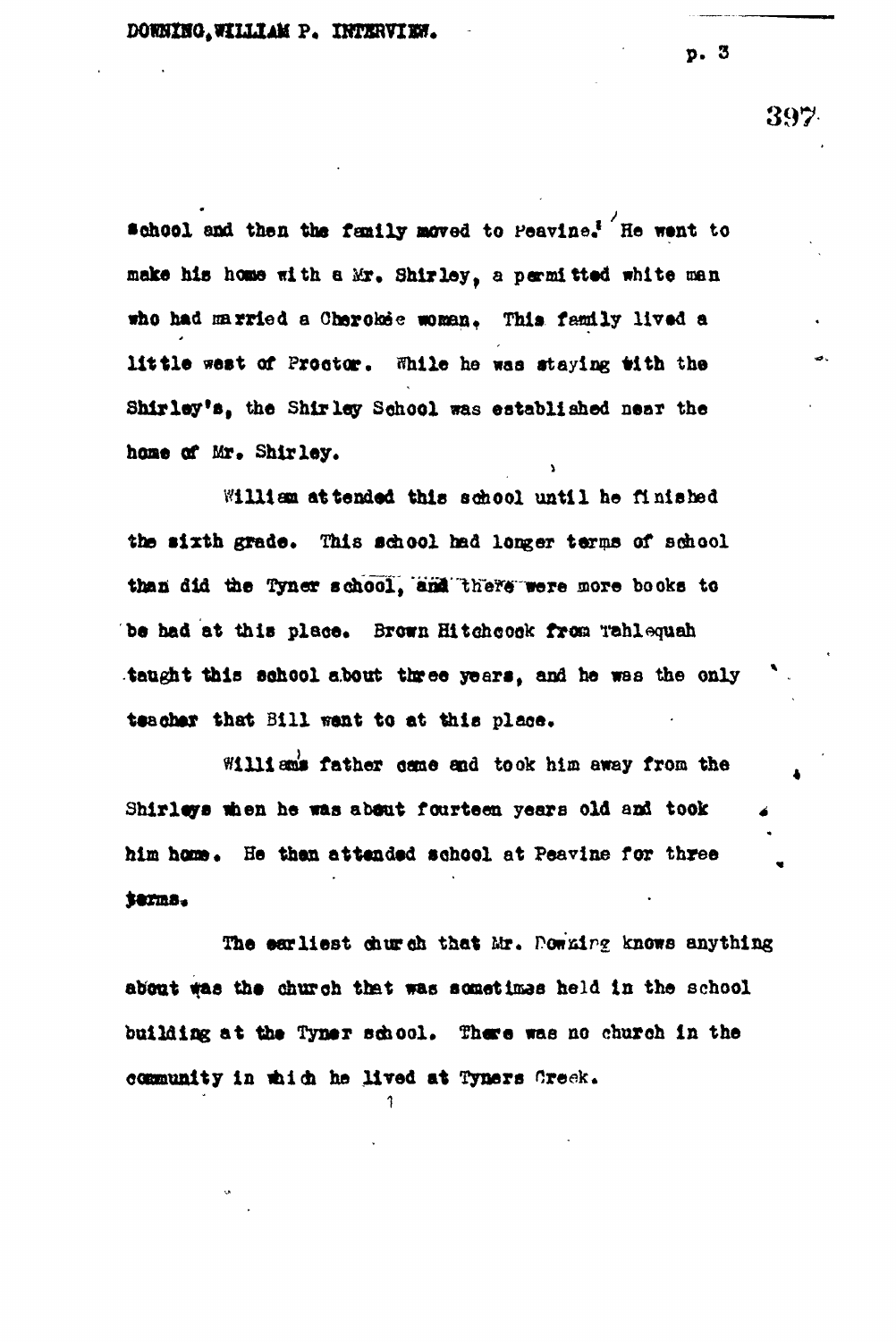This was just a branch of the old Hig Shed which was the mother church of all Cherokee Churches. This was located on Peavine Creek about five miles nor th **of the Danaanborg Stare, as StllweU was celled than.** After the family moved from Tyners Creek they moved within three miles of this famous church and the family bscame active church workers.

**Finally this old church was torn down, and the lumber that waa taken was used In building the present** Baptist church at this place though the name has been changed from Big Shad to Anticch. There are some benches **at this church that were nede before the ^ltil War. The ehureh record book at this place is the book that captain** Smith Christie used as a record book of the expenditures **of the aray ha QCaaandad during the Civil War.**

## **Tradirg and Milling Posts.**

**Cincinnati, Srassvilla endDutohtomi, Arkansas^ ware the early day trading places for the majority of the** Cherokees that lived in this part of the "herokee Nation. While the family lived at Proctor their treaing point was **Tahlequah, Indian Territory. Cincinnati asti imtehtown wars both milling points for wheat at that time. There was**

**p. 4**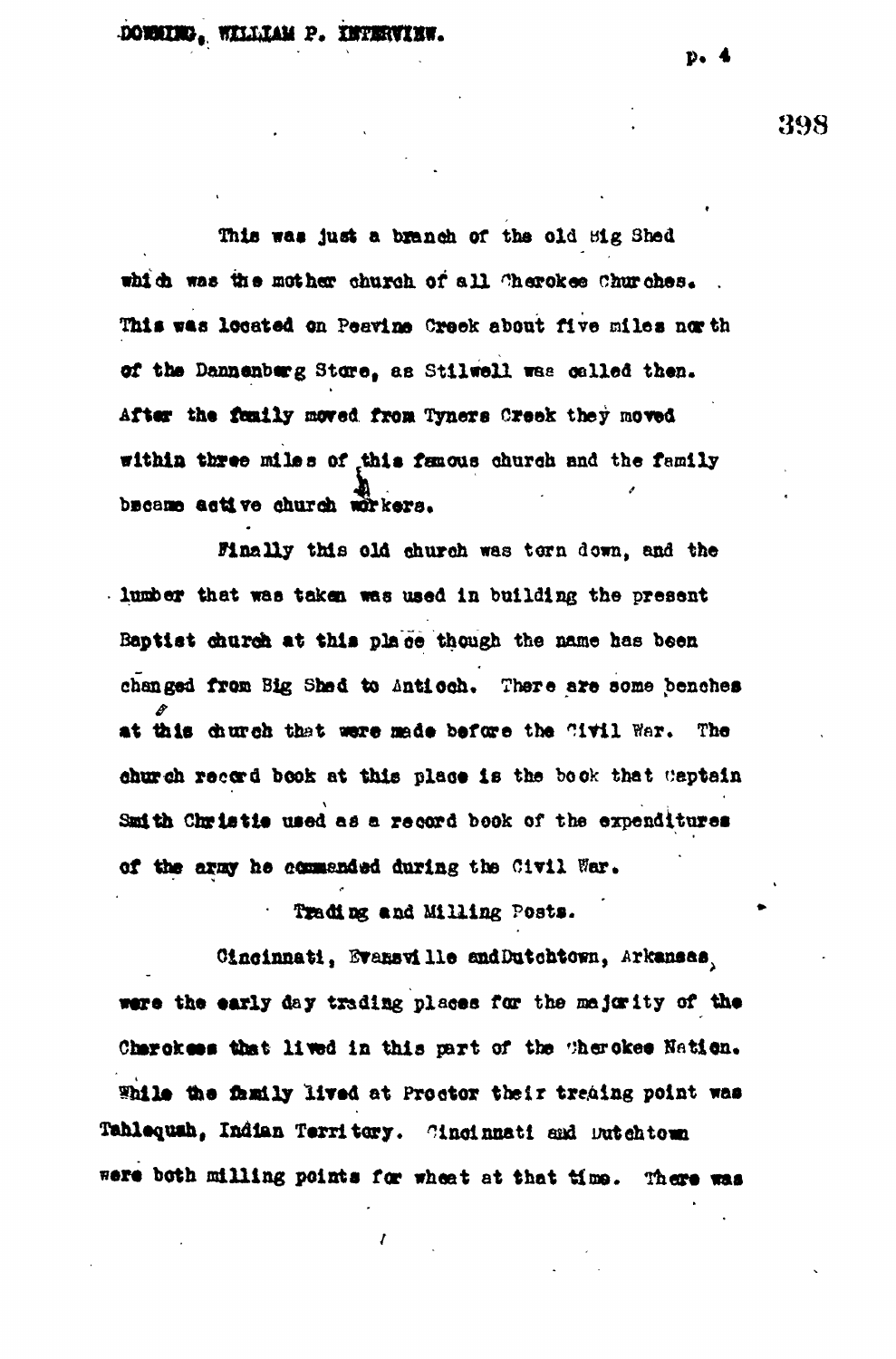**5 -**

**a ftriet Mill on Oaney Creak about throe miles west of** Stilwell, which was operated by a white man named Stephens. **He wae permitted in the Cherokee Nation on account of the mill which the Cherokees thought would be a great help to their country. People they considered helpful ware people that were permitted in the Indian Territory.**

**Eli Wright alao operated a water-mill on Baron** Creek about four miles east of the present village of Baron, Oklahoma. This was the mill where the Downing family **did their oorn grinding.**

### **Stock and Stockmen.**

Many Cherokees raised stock at that time. Among the early day stock men are Jim Walkingstick, Johnson Whit**mirt, John Clynes and Ed Clynes. John Clynes was a permitted' white man, as he married a Cherokee woman. These men handled about two hundred head of stock, and marketed most of their stook at home to buyers that came through the** Cherokes country.

**Zeke Proctor was the early day stock denier among the Cherokees. Mr. Prootor lived on the Illinois Hirer just about two miles north of the present town of**

Ò,

钤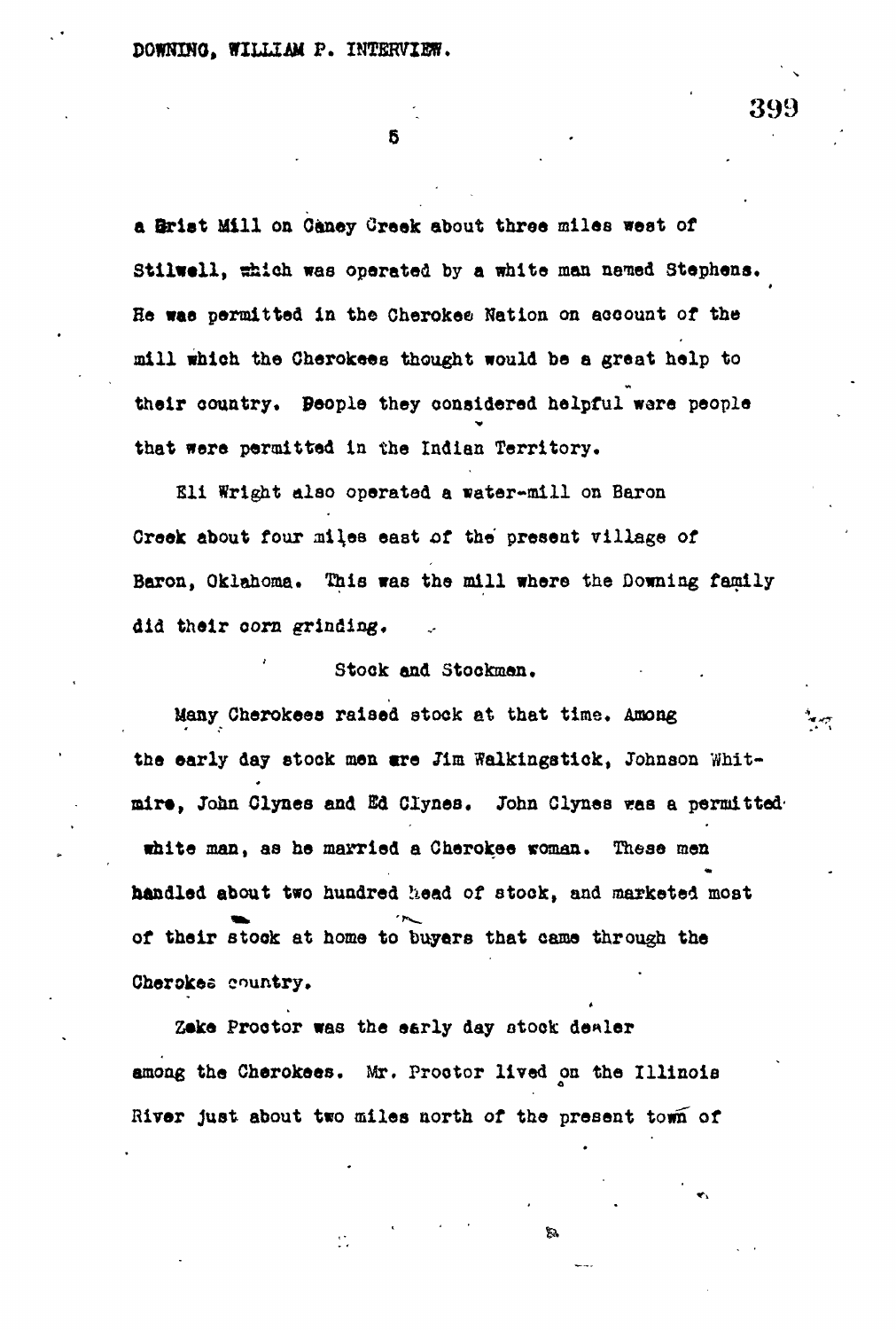Watts, Oklahoma. He was usually hired to buy cattle from the Cherckees by some northern cattle man. Nelson Foreman was another Cherokee that was usually hired to buy cattle from the Cherokees. Vol English, an Arkansas white man, bought cattle in the Cherokee Nation, and he also operated a store at Dutchtown.

#### Elections.

The first time Bill voted was in 1888; and the issue of the election was the railroad question. His veting presinct was the Goingsnake Court House. This Court House at that time was located on what is now called Peacheater Greek about five miles west of the town of Westville.

Richard Wolfe, his old teacher, was elected to the Semate from the Goingsmake District. He was again re-slected in 1894, and it was during his second term when the Kansas City Southern Railroad extended its lines through the Charokee Nation. Nelson Terrapin, Sill's step-Tather, was also elected as Councilman from Coingsnake District in 1894. The reason that that Bill would not support him was that Terrapin was in favor of the railroads. Among other old timers who opposed the milroads was haron Goingwolfe,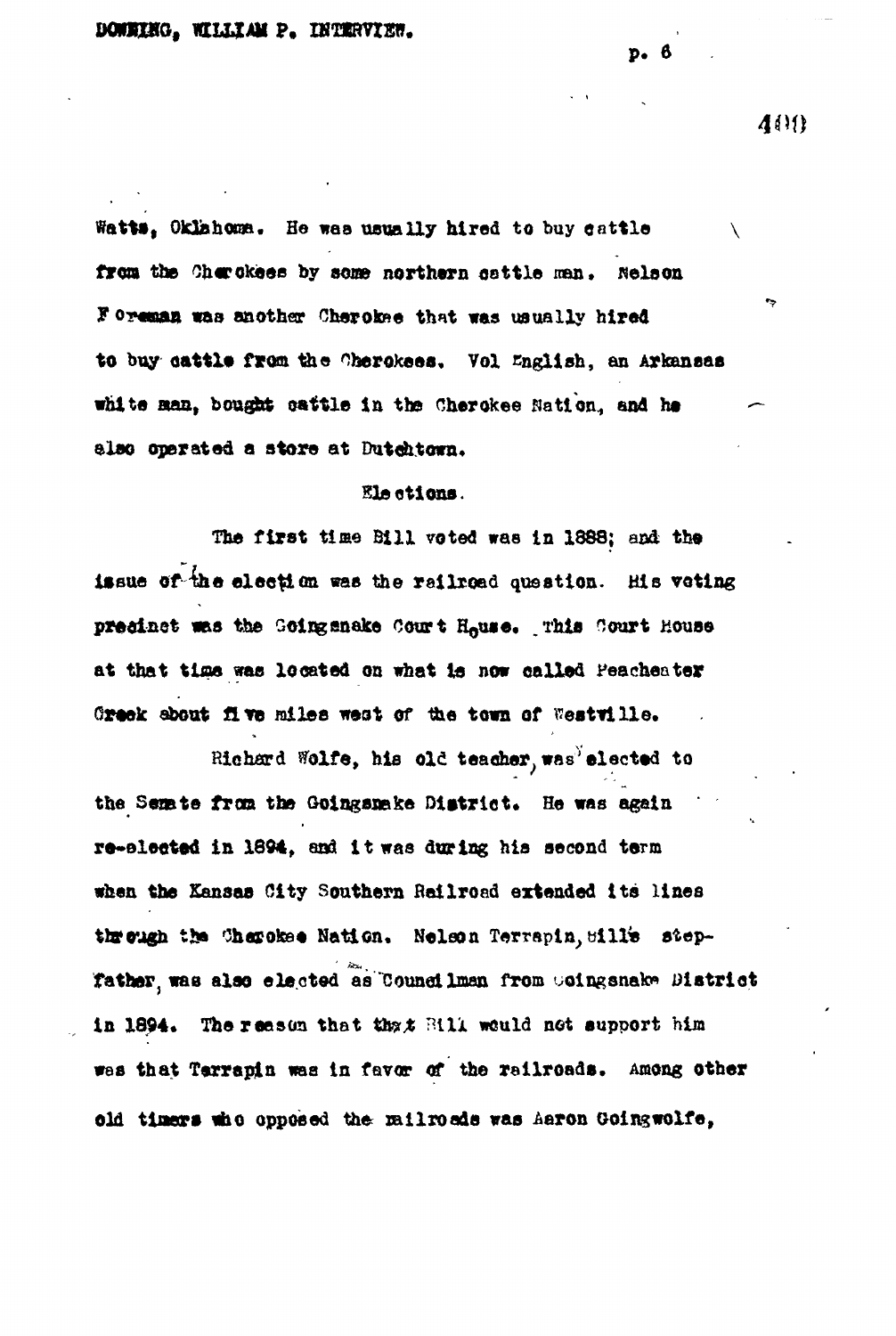$p<sub>o</sub>$  7

401

Jehathan Whitmire, and Jefferson Ketcher.

Missions.

This part of the intervier with Bill Downing مكا was told to him by his father Hyder Downing, and his Aunt Suste Walkingstick, who came with the emigrants in 1836. They settled on what now is the Walkingstick's farm, just one mile north of this old mission.

Ed Walkingstick.the oldest sen of Susie who died just a few years ago, attended this mission. This mission was located about fifty yards south of the Kammas City Southern Railroad Bridge across the Baron Fork River about a mile south of the present Baren, Oklahoma, Post Offic

The building was constructed by the Cherokees themselves. It was a large log building with about four rocms, and a large fireplace in the center with one smokestack. This mission remained here for about fifteen years after the Sherokees came and there were only five white people who ever operated this mission. The cemetery that was established with the mission was located in what is now on the farm of Fred Milsey. The railroad covers most of the old cametery but there are four or five old graves that are still visible.